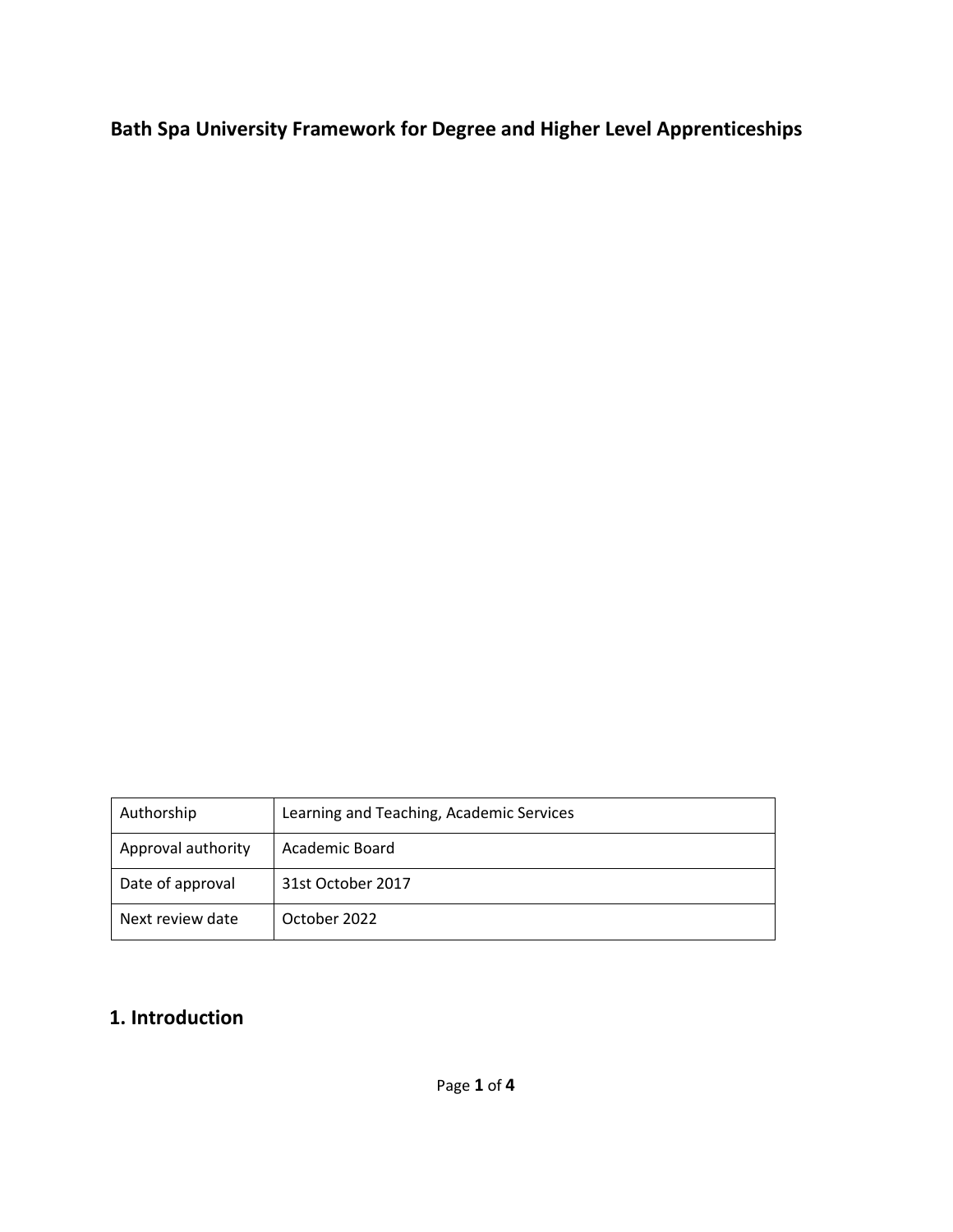- 1.1 "An apprenticeship is a job, in a skilled occupation, that requires substantial and sustained training, leading to the achievement of an apprenticeship standard and the development of transferable skills to progress careers" (BIS/DfE).
- 1.2 Employers work with professional bodies to form Trailblazer groups (recognised by government) to develop nationally recognised apprenticeship standards. These are succinct documents that define the knowledge, skills and behaviours for occupations and set out the high level assessment plans.
- 1.3 An apprentice is a student who is in paid employment for the duration of their apprenticeship and who has in place an Apprenticeship Agreement with their employer. The apprentice will combine working with studying at University to achieve an undergraduate or postgraduate degree as part of an Apprenticeship.
- 1.4 Degree and Higher Level Apprenticeships are developed in partnership with employers and professional bodies to ensure they meet professional and business requirements.

#### **2. Programmes and Awards**

- 2.1 This Bath Spa University Apprenticeship Framework applies to all programmes that lead to the completion of an Apprenticeship Standard.
- 2.2 The University will only offer Apprenticeship Standards that contain an underlying academic programme with prescribed higher education qualification at Levels 4-8.

# **3. Entry Requirements and Admissions**

- 3.1 Entrants should meet the entry requirements for the appropriate Apprenticeship Standard as approved by the Institute for Apprenticeships. In addition, individual programmes may state additional entry requirements with the agreement of employers.
- 3.2 Where required by the appropriate Apprenticeship Standard or by the individual employer, entrants must satisfy additional requirements throughout their apprenticeship, for example in relation to criminal convictions and the protection of vulnerable persons.
- 3.3 All apprentices are required to be in full-time employment (as defined in the Apprenticeship Standards Funding Rules) and therefore must have right-to-work status.
- 3.4 The admissions procedures will be agreed by the employer and the University and will reflect the principles of fair admission.

## **4. Programme Structure**

- 4.1 The programme must cover all elements of the Apprenticeship Standard and last a minimum of 12 months.
- 4.2 The credits and levels for different undergraduate and postgraduate awards are set out in the University's Qualifications and Credit Framework.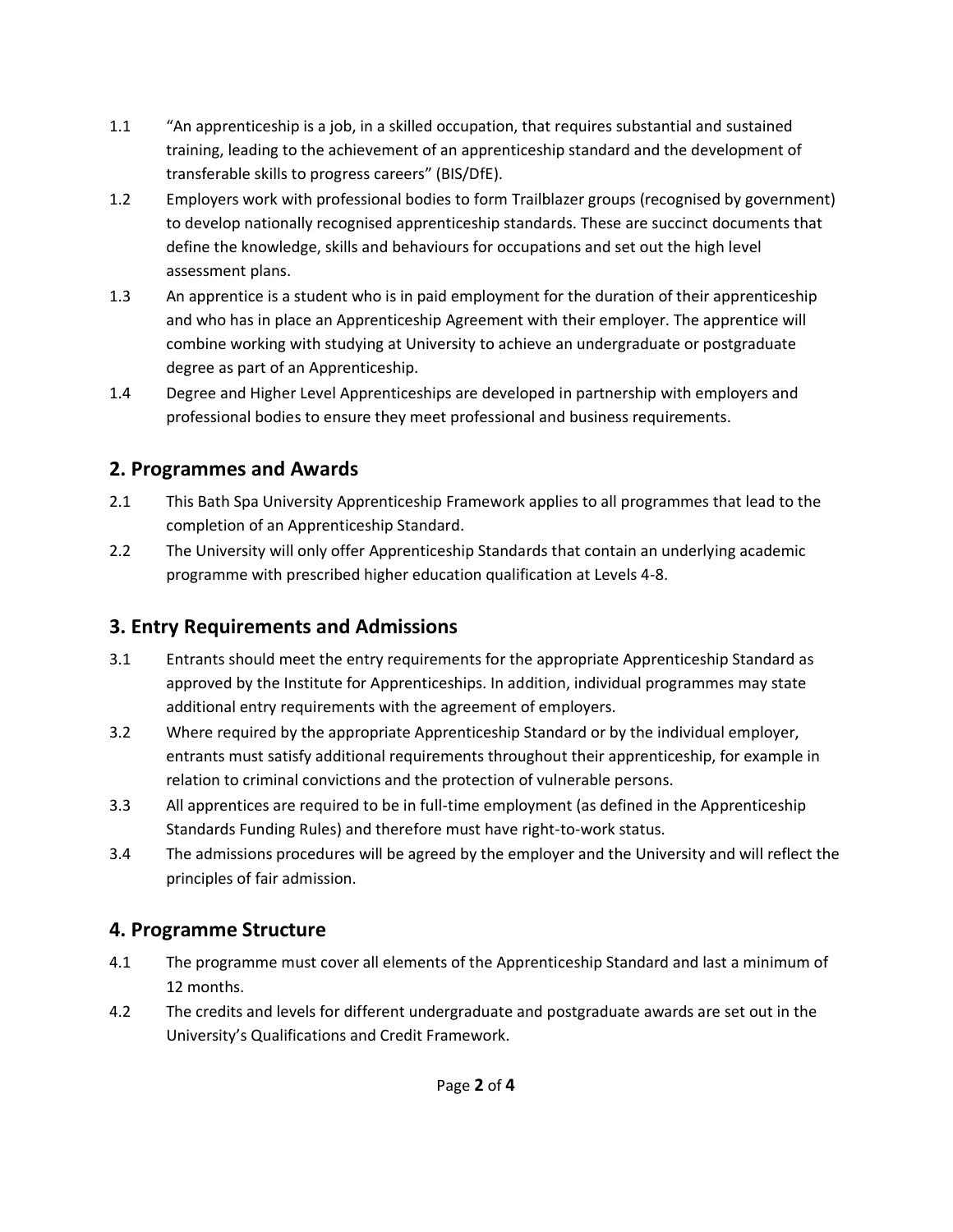- 4.3 All apprenticeship programmes require off-the-job training to account for at least 20% of the apprentice's employed time over the course of the apprenticeship (not over the course of the academic year). The off-the-job training must take place during the apprentice's employed time, or normal contracted work hours.
- 4.4 Apprenticeship programmes will provide the minimum 20% off-the-job training using a day release model, block release model, or a combination of both. This will be agreed by the employer and the University.
- 4.6 Module sizes and timing will align with the University's Undergraduate Academic Framework or the University's Taught Postgraduate Framework, depending on the level of the apprenticeship.
- 4.7 Apprenticeship programmes will normally deliver two modules, aligned to the relevant framework, per trimester or semester.
- 4.8 Normally, the number of directed learning hours per module will be the same as the credit weighting of the module (e.g. a 20-credit module will normally have 20 directed learning hours).
- 4.9 Modules can be Core (these must be taken and passed by all apprentices), or Optional. Core and optional modules count towards the credit the learner must pass to complete the apprenticeship and be awarded the higher education qualification.

#### **5. Module Assessment and Attendance**

- 5.1 The pass mark for all modules will align with the Undergraduate Academic Framework or Taught Postgraduate Framework, depending on the level of study.
- 5.2 All assessments within a module must achieve the pass mark in order for the module to be passed. Failure in one assessment cannot be compensated by a higher mark on another assessment within the module, nor can success in one module compensate for failure of another one.
- 5.3 Where an item has been failed, the mark for any assessment item that is passed following reassessment will be capped at the pass mark. The module mark will not be capped unless as a consequence of comprising only one assessment item weighted at 100%.
- 5.4 Apprentices are expected to attend all training sessions. If attendance is not possible due to illness, the apprentice must inform both their employer and the University before the session in line with the employer's sickness policy. Employers may authorise in advance requests from apprentices to be absent from a University training session for the same reasons that they would authorise an employee to be absent from work.

#### **6. Progression**

6.1 The progression requirements for apprenticeships will align with the Undergraduate Academic Framework or Taught Postgraduate Framework, depending on the level of study.

## **7. Programme Assessment and Completion**